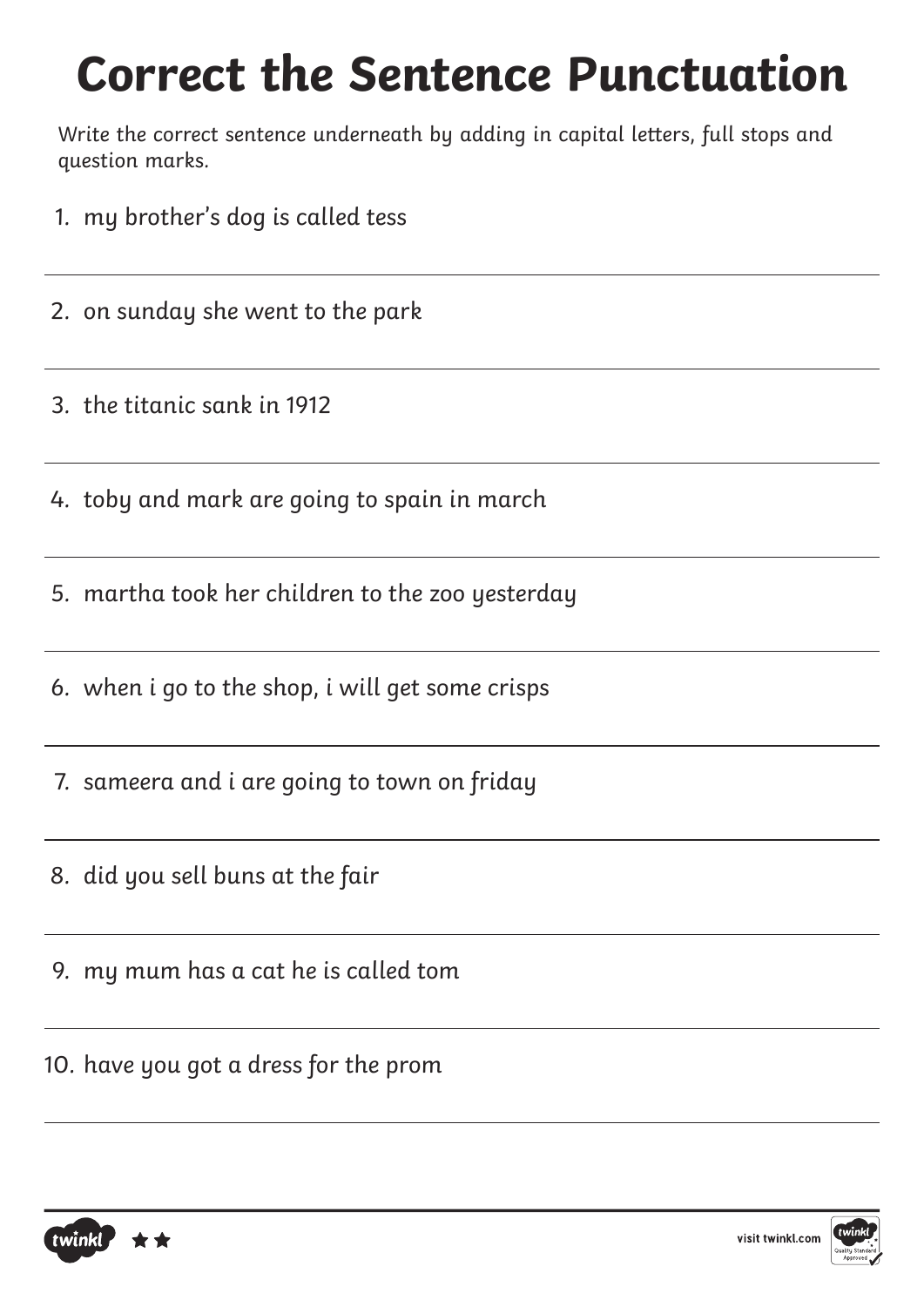## Correct the Sentence Punctuation **Answers**

| <b>Question</b>                                        | <b>Answer</b>                                  |
|--------------------------------------------------------|------------------------------------------------|
| 1. my brother's dog is called tess                     |                                                |
|                                                        | My brother's dog is called Tess.               |
| <b>2.</b> on sunday she went to the park               |                                                |
|                                                        | On Sunday she went to the park.                |
| 3. the titanic sank in 1912                            |                                                |
|                                                        | The Titanic sank in 1912.                      |
| <b>4.</b> toby and mark are going to spain in march    |                                                |
|                                                        | Toby and Mark are going to Spain in March.     |
| 5. martha took her children to the zoo yesterday       |                                                |
|                                                        | Martha took her children to the zoo yesterday. |
| <b>6.</b> when i go to the shop i will get some crisps |                                                |
|                                                        | When I go to the shop I will get some crisps.  |
| <b>7.</b> sameera and i are going to town on friday    |                                                |
|                                                        | Sameera and I are going to town on Friday.     |
| 8. did you sell buns at the fair                       |                                                |
|                                                        | Did you sell buns at the fair?                 |
| 9. my mum has a cat he is called tom                   |                                                |
|                                                        | My mum has a cat. He is called Tom.            |
| <b>10.</b> have you got a dress for the prom           |                                                |
|                                                        | Have you got a dress for the prom?             |



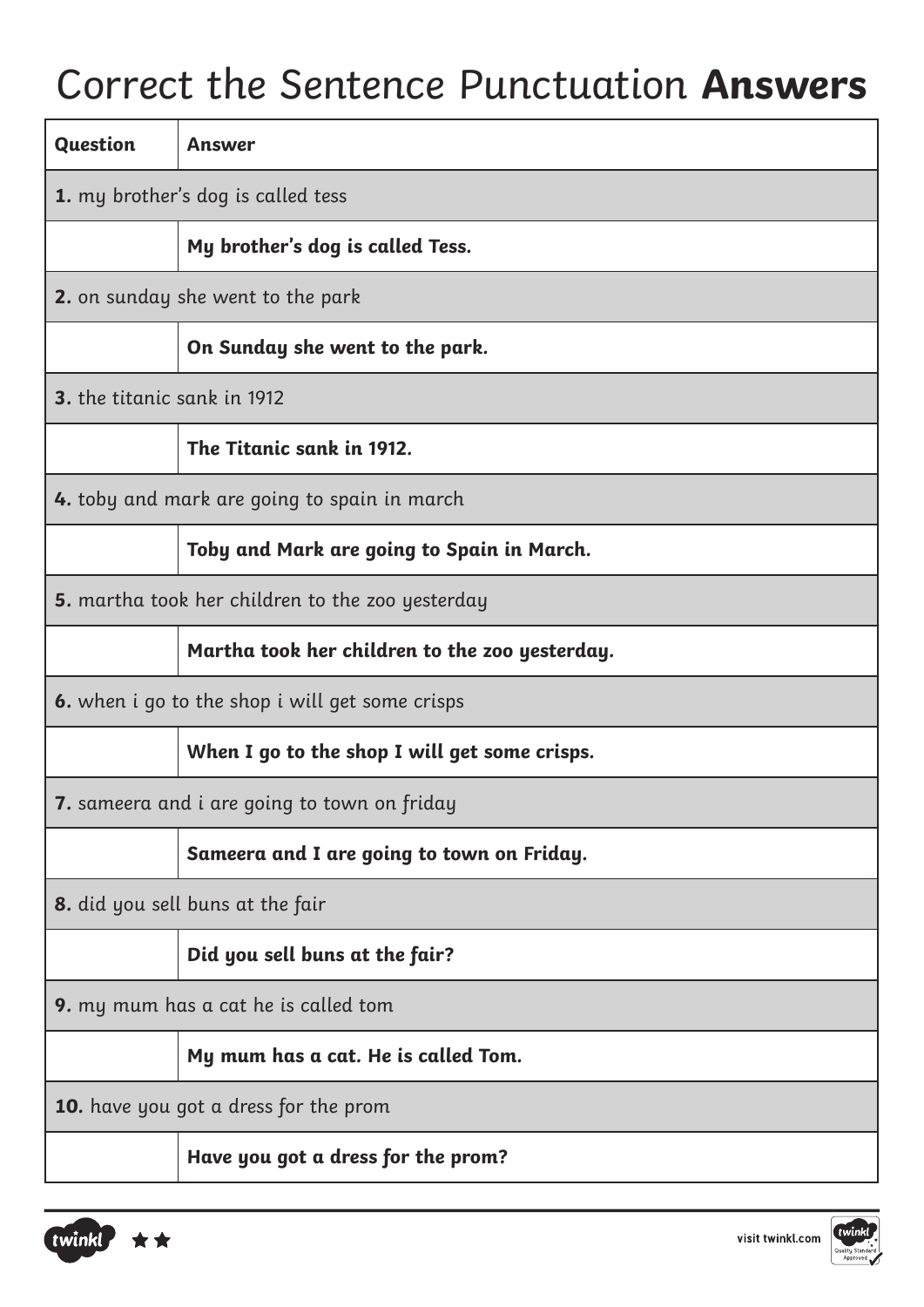## **Correct the Sentence Punctuation**

Write the correct sentence underneath by adding in capital letters, full stops, question marks and inverted commas.

1. one warm, sunny day jessica and lilly went to the zoo when they arrived, they visited the monkeys

2. i like the zoo, said jessica lilly looked up and saw a monkey had stolen her lunchbox

3. do we have any money to buy more food asked jessica

4. lilly replied no now we dont have anything for lunch

5. dont worry girls, a voice called from behind them it was the zookeeper, who was holding their lunchbox, with a big smile on his face